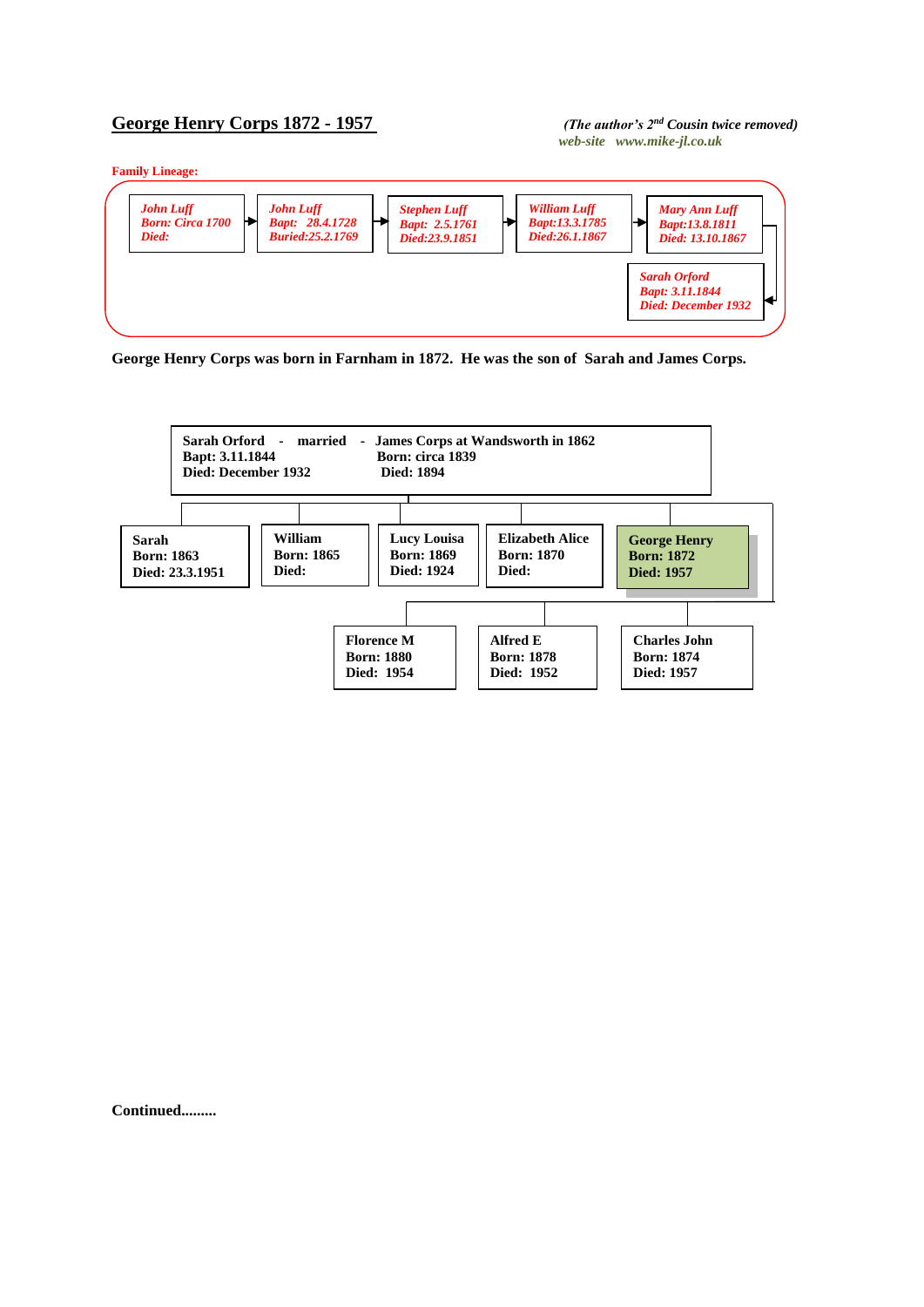| vil Parish [or Township] of<br>amham                        | City or Municipal Borough of<br><b>HOUSES</b>                                                                       | Municipal.Ward of                                                                 |                                         | Porlinmentary Borough of            |                                             | mermentioned Houses are situate within the Boundaries of the<br>Town or Village of<br>Homilet of<br>Farnham | Urban Sanitary District of<br>Cornel am |                                        | Rural Sanitary District of          | 38<br>[Page 5<br>Ecclesiastical Parish or<br>District of                                                                          |
|-------------------------------------------------------------|---------------------------------------------------------------------------------------------------------------------|-----------------------------------------------------------------------------------|-----------------------------------------|-------------------------------------|---------------------------------------------|-------------------------------------------------------------------------------------------------------------|-----------------------------------------|----------------------------------------|-------------------------------------|-----------------------------------------------------------------------------------------------------------------------------------|
| ROAD, STREET, &c.,<br>and No. or NAME of HOUSE<br>cast 115m | $\begin{array}{l} \text{In.} \\ \text{In.} \\ \text{has bit:} \\ \text{of} \\ \text{of} \\ \text{(B.)} \end{array}$ | NAME and Surname of each<br>Person                                                | <b>RELATION</b><br>to<br>Head of Family | CON-<br>DITION<br>as to<br>Marriage | AGE last<br>Birthday<br>of<br>Males Females |                                                                                                             | Rank, Profession, or OCCUPATION         |                                        | WHERE BORN                          | lud Ulus                                                                                                                          |
|                                                             |                                                                                                                     | Hary and Mason<br>ealler Murry                                                    | Haar<br>Son                             | ludvic<br>um                        | 32                                          | rasalort<br>Builder                                                                                         | <i>lehootnow</i><br>Sus<br>Clark        | eun                                    | Fainham                             | $\begin{array}{l} \textbf{(1) Dead-and-Dumb} \\ \textbf{(2) Blind} \\ \textbf{(3) Indeed} \\ \textbf{(4) Lunatio} \\ \end{array}$ |
| 10 Cast SI                                                  |                                                                                                                     | Brick a Edwards<br>salel & Linyth<br>andrew Crosh.                                | ekeee-<br><i>Itsitor</i>                |                                     | Ă1                                          | Pask Shee Clerk<br>Domistic Secret                                                                          | rund                                    | sro.<br>ĸv<br>$\overline{\nu}$         | øo<br>6TO                           | ume for B                                                                                                                         |
|                                                             |                                                                                                                     | Emily ann 00<br>Undrew P. 80                                                      | yead<br>unter<br>H                      | nuit<br>$x\gamma v$                 | رے<br>$\frac{3}{2}$                         |                                                                                                             | Humber Hearner - 6 men. 2 bags          | 170<br>60                              | po<br>$\mathcal{O}O$ .<br>neuwitter |                                                                                                                                   |
|                                                             |                                                                                                                     | Mercal o<br>190<br>beach it.<br>$\mathcal{D}v$ .                                  | den<br>for                              |                                     | $\overline{\phantom{a}}$                    | Cholay.                                                                                                     |                                         | 00<br>oe                               | Turnham                             | Salcally Bra                                                                                                                      |
| 109 back 1/1.                                               | Jarah                                                                                                               | Jarah a Bampler<br>James Coch<br>DO.                                              | Lenan<br>yeaa                           | max 41                              |                                             |                                                                                                             | enced terminal<br>Farmer Maker          | 00<br>rand<br>Jurrey                   | $S_{\mathcal{O}}$ .<br>Bentley      |                                                                                                                                   |
|                                                             |                                                                                                                     | Jarah a oo<br>William J.<br>A <sup>v</sup>                                        | lcir<br>Oauchton<br>tor                 | Clyder<br>ov                        | 38<br>18                                    | tres Matici                                                                                                 |                                         | ero<br>$\overline{v}$                  | amhan<br>p0<br>ЮO                   |                                                                                                                                   |
|                                                             | July 1                                                                                                              | $\Delta v$<br>Elisabeth a wo.                                                     | Ouces filer<br>Ю                        | -                                   | 13                                          | Transes Nature<br>Jehola<br>DO                                                                              |                                         | $\mathbf{v}$<br>00                     | bo<br>$\mathscr{E}$                 |                                                                                                                                   |
|                                                             | Charles<br>alluu                                                                                                    | George. St<br>p0<br>$\mathcal{D}0$ .<br>po                                        | $\forall c$<br>Jow                      |                                     | ₽<br>l                                      | 00<br>$\mathcal{O}O$                                                                                        |                                         | 670<br>650<br>$\mathcal{L}^{y\bar{y}}$ | 600<br>490                          |                                                                                                                                   |
| 108 East Street                                             |                                                                                                                     | Horence ell . Do<br>Joseph Stepwood                                               | Son<br>Way les<br>Platt                 | 2du                                 | $\prec$<br>$\mathcal{U}_{\infty}$           |                                                                                                             |                                         | 470<br>$40^{\circ}$                    | 50<br>w<br>w                        |                                                                                                                                   |
|                                                             |                                                                                                                     | Rosetto 1.00                                                                      | lirto                                   | \$45.<br>Do.                        |                                             | Thormatics.                                                                                                 |                                         | Bec<br>June                            | Clarkees                            |                                                                                                                                   |
| Total of Houses                                             | $\sigma$                                                                                                            |                                                                                   |                                         |                                     |                                             |                                                                                                             |                                         |                                        |                                     |                                                                                                                                   |
|                                                             |                                                                                                                     | orn.-Draw the pen through such of the words of the headings as are inappropriate. | Total of Males and Females              |                                     |                                             |                                                                                                             |                                         |                                        |                                     |                                                                                                                                   |

**The 1881 Census shows George living with his parents at 109, East Street, Farnham. George was 8 and at school.**

| <b>Name</b>              | <b>Position in</b><br>House | <b>Condition Age/Sex</b> |                  | <b>Profession</b>       | <b>Birth Place</b>     |
|--------------------------|-----------------------------|--------------------------|------------------|-------------------------|------------------------|
| <b>James Corps</b>       | Head                        | <b>Married</b>           | 41 Male          | <b>Harness Maker</b>    | <b>Farnham, Surrey</b> |
| <b>Sarah Corps</b>       | Wife                        | <b>Married</b>           | 38 F/male        |                         | <b>Farnham, Surrey</b> |
| <b>Sarah Corps</b>       | <b>Daughter</b>             | <b>Single</b>            |                  | 18 F/male Harness Maker | Farnham, Surrey        |
| <b>William J Corps</b>   | Son                         | <b>Single</b>            | 16 Male          | <b>Harness Maker</b>    | Farnham, Surrey        |
| Lucy L Corps             | <b>Daughter</b>             |                          | 13 F/male School |                         | Farnham, Surrey        |
| <b>Elizabeth A Corps</b> | <b>Daughter</b>             |                          | 11 F/male School |                         | <b>Farnham, Surrey</b> |
| <b>George H Corps</b>    | Son                         |                          | 8 Male           | <b>School</b>           | <b>Farnham, Surrey</b> |
| <b>Charles J Corps</b>   | Son                         |                          | 6 Male           | <b>School</b>           | <b>Farnham, Surrey</b> |
| <b>Alfred E Corps</b>    | Son                         |                          | 3 Male           |                         | <b>Farnham, Surrey</b> |
| <b>Florence M Corps</b>  | <b>Daughter</b>             |                          | 11mths F/male    |                         | <b>Farnham, Surrey</b> |

**Continued........**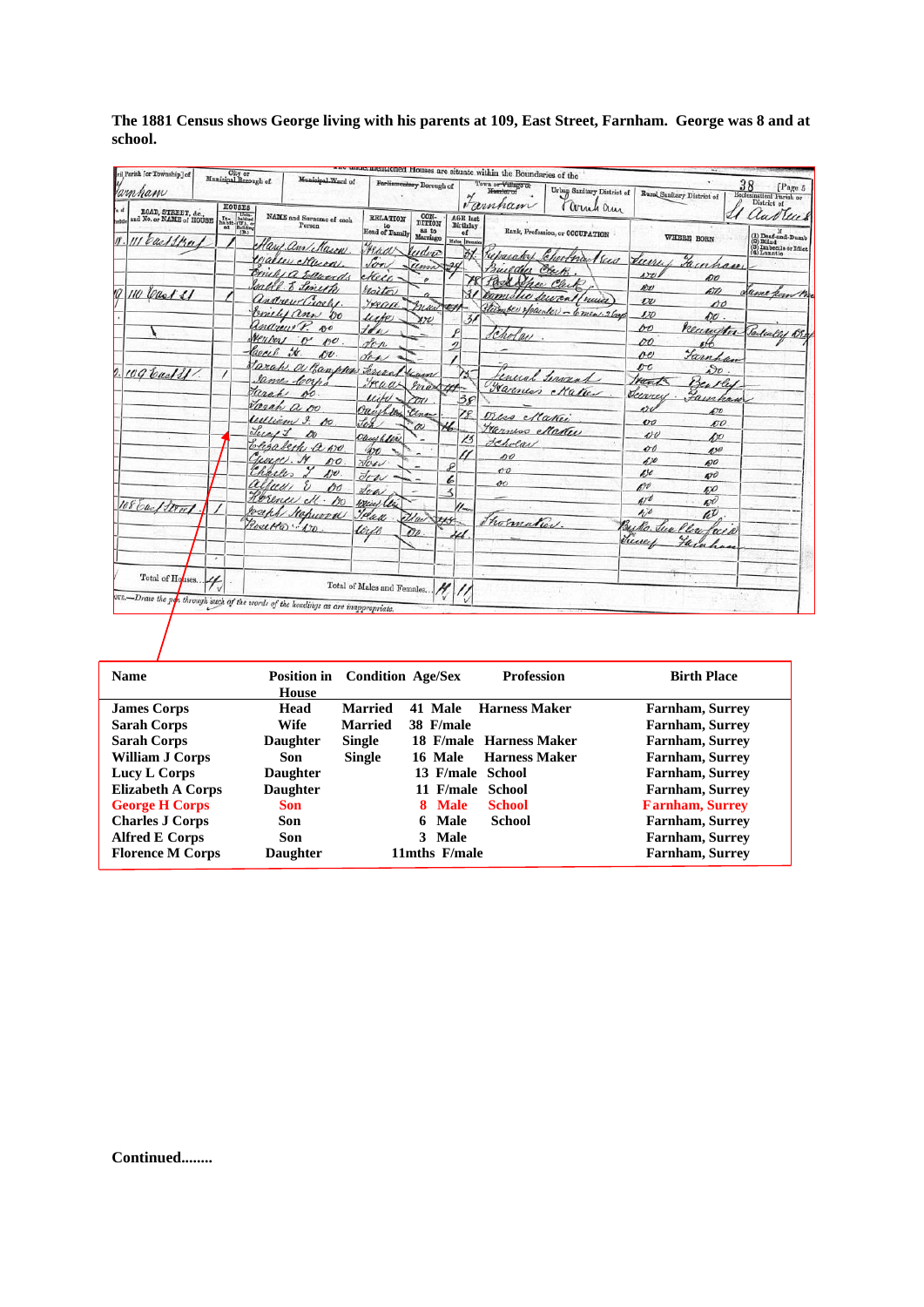|                           | Civil Parish<br>FARNHAM                        |              |          |                | Municipal Borough  | -Manisipal Ward<br>d.              |                      | of FARNHAM                     |           |                              | Royal Senilary District<br>Urban Sanitary Blatrict   Town or Village or Hamlet<br><b>FARNHAM</b> |              |                              |                           | Parliamentary Brough or $\beta$ Ecclesiation Parish or<br>, unilatorl |            | NHAM                                                                                            |
|---------------------------|------------------------------------------------|--------------|----------|----------------|--------------------|------------------------------------|----------------------|--------------------------------|-----------|------------------------------|--------------------------------------------------------------------------------------------------|--------------|------------------------------|---------------------------|-----------------------------------------------------------------------|------------|-------------------------------------------------------------------------------------------------|
| Cols. 1                   |                                                |              | $\bf{a}$ | 4 0<br>HOUSES. | Number<br>of rooms |                                    | <b>RELATION</b>      | $\mathbf{B}$<br>CON-<br>DITION |           | 0 10<br>AGE last<br>Birthday | $\mathbf{n}$                                                                                     | 19   18   14 |                              |                           |                                                                       |            | 16<br>If The feart-Dumb<br>(9) Bind<br>(9) Lenatin, Imbedie<br>(9) Lenatin, Imbedie<br>or Idiot |
| No. of<br><b>Schedzle</b> | BOAD, STREET, &c., and<br>No. or NAME of HOUSE |              |          |                | 平原语                | NAME and Sumame of<br>each Person  | to<br>Head of Family | 88.50<br>Marriago Mon Pensis   |           | αf                           | PROFESSION or OCCUPATION                                                                         | Employer     | <b>Engloyed</b>              | Holten of                 | <b>WHERE BORN</b>                                                     |            |                                                                                                 |
|                           |                                                |              |          |                |                    | amelia Chankel                     | saur                 |                                |           | a                            | Scholar                                                                                          |              |                              |                           | Sussey                                                                | reimham    |                                                                                                 |
|                           |                                                |              |          |                |                    | Lucen<br>m<br>li d                 | saus                 |                                |           |                              | de                                                                                               |              |                              |                           |                                                                       | do         |                                                                                                 |
|                           |                                                |              |          |                |                    | taura                              | seur                 |                                |           | ᢦ                            |                                                                                                  |              | x                            |                           | d n<br>do                                                             | d.c<br>K.c |                                                                                                 |
| 183                       | $106 - 1026$                                   | $\theta$     |          |                |                    | James Robinson                     | Kead                 | m                              | 函         |                              | sumeyman Sprawle<br>e. Curred olon                                                               |              |                              |                           |                                                                       | M          |                                                                                                 |
|                           |                                                |              |          |                |                    | anna                               | Caise                | m                              |           | 我                            | Reare                                                                                            |              |                              |                           | west                                                                  | Brighton   |                                                                                                 |
|                           |                                                |              |          |                |                    | Louisa M. P. Wilso                 | Kiecc                | laid                           |           |                              | Hellewwwoman                                                                                     | $\mathsf{x}$ |                              |                           | Lurres                                                                | taundan    |                                                                                                 |
|                           | $1846 + 106 + 104$                             | $\theta v$   |          |                |                    | Elvin abeck<br>Hawke<br>so         | Head<br>sauce        | P                              |           | À                            |                                                                                                  |              |                              |                           |                                                                       | ao         |                                                                                                 |
|                           |                                                |              |          |                |                    | Smile<br>Inci<br>$d_{\mathcal{A}}$ | saur                 | ß                              |           |                              |                                                                                                  |              |                              |                           |                                                                       | K o        |                                                                                                 |
|                           |                                                |              |          |                |                    | Ingannel n Page                    | Head                 | lind.                          |           |                              | Murac Suck                                                                                       |              |                              | $\boldsymbol{\mathsf{x}}$ |                                                                       | moon       |                                                                                                 |
|                           | $185 - 108$                                    | $\partial t$ |          |                |                    | Quemola<br>do                      | bauer                |                                |           |                              | Scholar                                                                                          |              |                              |                           | Europey                                                               | recomplem  |                                                                                                 |
|                           |                                                |              |          |                |                    | Charles                            | Ien                  |                                |           |                              | Scholar                                                                                          |              |                              |                           | do                                                                    | ternham    |                                                                                                 |
|                           |                                                |              |          |                |                    | d.<br>Jahn                         | lon                  |                                | 6         |                              | Scholar                                                                                          |              |                              |                           | do                                                                    | ns.        |                                                                                                 |
|                           | 186   109                                      | $\theta$     |          |                |                    | Corsos<br>fames                    | Head                 | n (                            | স্ব       |                              | Eachler                                                                                          |              |                              | x                         | do                                                                    | do         |                                                                                                 |
|                           |                                                |              |          |                |                    | do<br>Sanad                        | Witc                 | $\mathop{\mathsf{A}}\nolimits$ |           |                              |                                                                                                  |              |                              |                           | d n                                                                   | do         |                                                                                                 |
|                           |                                                |              |          |                |                    | Н<br>do<br>George                  | lbri                 |                                |           |                              | Dinces napan Juanayan                                                                            |              | Х                            |                           | do                                                                    | do<br>do   |                                                                                                 |
|                           |                                                |              |          |                |                    | do<br>Blance                       | <u>Pon</u>           | д                              | <b>76</b> |                              | rackbemi                                                                                         |              | $\overline{\mathsf{x}}$<br>x |                           | d n                                                                   | do         |                                                                                                 |
|                           |                                                | ¥            |          |                |                    | aller d<br>de                      | lon                  |                                | Σ         |                              | Carcell Lumma                                                                                    |              |                              |                           |                                                                       | do         |                                                                                                 |
|                           |                                                |              |          |                |                    | Horance m do                       | caus,                |                                |           | 70<br>r                      | ochola                                                                                           |              |                              |                           |                                                                       |            |                                                                                                 |
|                           |                                                |              |          |                |                    | Silio Cleeves                      | Violoi               | m                              | M         |                              | Monday 4 Secondor X                                                                              |              |                              |                           | wires                                                                 | teunley    |                                                                                                 |
|                           | 184 110                                        | Dr-          |          |                |                    | andrew buoshy                      | <i>Read</i>          | m                              |           |                              |                                                                                                  |              |                              |                           |                                                                       | Scirchwark | bee                                                                                             |
|                           |                                                |              |          |                |                    | Emily a<br>do                      | lusi<br>lah,         |                                | X         |                              | Lumber                                                                                           |              | X                            |                           | do                                                                    | λà         |                                                                                                 |
|                           |                                                |              |          |                |                    | Graham<br>do<br>do                 | lon                  |                                | 浊         |                              | Baley                                                                                            |              |                              |                           | Surrey                                                                | Lewilan    |                                                                                                 |
|                           |                                                |              |          |                |                    | Herbert 8<br>beach<br>#<br>do      | lsn                  |                                | ኡ         |                              | Scholar                                                                                          |              |                              |                           | кk                                                                    | do         |                                                                                                 |
|                           |                                                |              |          |                |                    | madel                              | saw                  |                                |           |                              | h                                                                                                |              |                              |                           | do                                                                    | ø.         |                                                                                                 |
|                           |                                                |              |          |                |                    | las de<br>aubrey Anne              | low                  |                                | ٧ĩ        |                              |                                                                                                  |              |                              |                           | do                                                                    | do         |                                                                                                 |
|                           |                                                | ٠            |          |                |                    | has.                               | Acur                 |                                |           |                              |                                                                                                  |              |                              |                           | M a                                                                   | do         |                                                                                                 |
|                           |                                                |              |          |                |                    | Rydia A. Showles                   | lew                  | ç                              |           | ₩                            | univel Pers                                                                                      |              |                              |                           | Hants                                                                 | roskan     |                                                                                                 |
| 188                       | $^{\prime\prime}$                              | Т            | $\prime$ |                |                    | Mayo am Mass                       | Hoad                 | kid                            |           |                              | Schoolmichean<br>God                                                                             |              |                              |                           | Surrey                                                                | Funda      |                                                                                                 |
|                           |                                                |              |          |                |                    | Television<br>Emply<br>$\theta$    | Jorndon              |                                |           | ж                            | Click<br>conquire                                                                                |              | X                            |                           | $\mathcal{U}_\ell$                                                    | a.         |                                                                                                 |

**The 1891 Census shows George living with his parents at 109, East Street, Farnham. George was 18 and employed as a harness maker.**

| <b>Name</b>             | <b>Position in</b> Condition Age/Sex<br><b>House</b> |                |                  | <b>Profession</b>      | <b>Birth Place</b>     |
|-------------------------|------------------------------------------------------|----------------|------------------|------------------------|------------------------|
| <b>James Corps</b>      | Head                                                 | Married        | 57 Male          | <b>Sadler</b>          | <b>Farnham, Surrey</b> |
| <b>Sarah Corps</b>      | Wife                                                 | <b>Married</b> | 46 F/male        |                        | <b>Farnham, Surrey</b> |
| <b>George H Corps</b>   | <b>Son</b>                                           |                |                  | 18 Male Harness maker  | <b>Farnham, Surrey</b> |
| <b>Charles J Corps</b>  | Son                                                  |                |                  | 16 Male Coach industry | Farnham, Surrey        |
| <b>Alfred E Corps</b>   | Son                                                  |                |                  | 13 Male Coach industry | <b>Farnham, Surrey</b> |
| <b>Florence M Corps</b> | <b>Daughter</b>                                      |                | 10 F/male School |                        | <b>Farnham, Surrey</b> |
| <b>Ellie Clevees</b>    | Visitor                                              |                | 2                |                        | London                 |

**Continued.......**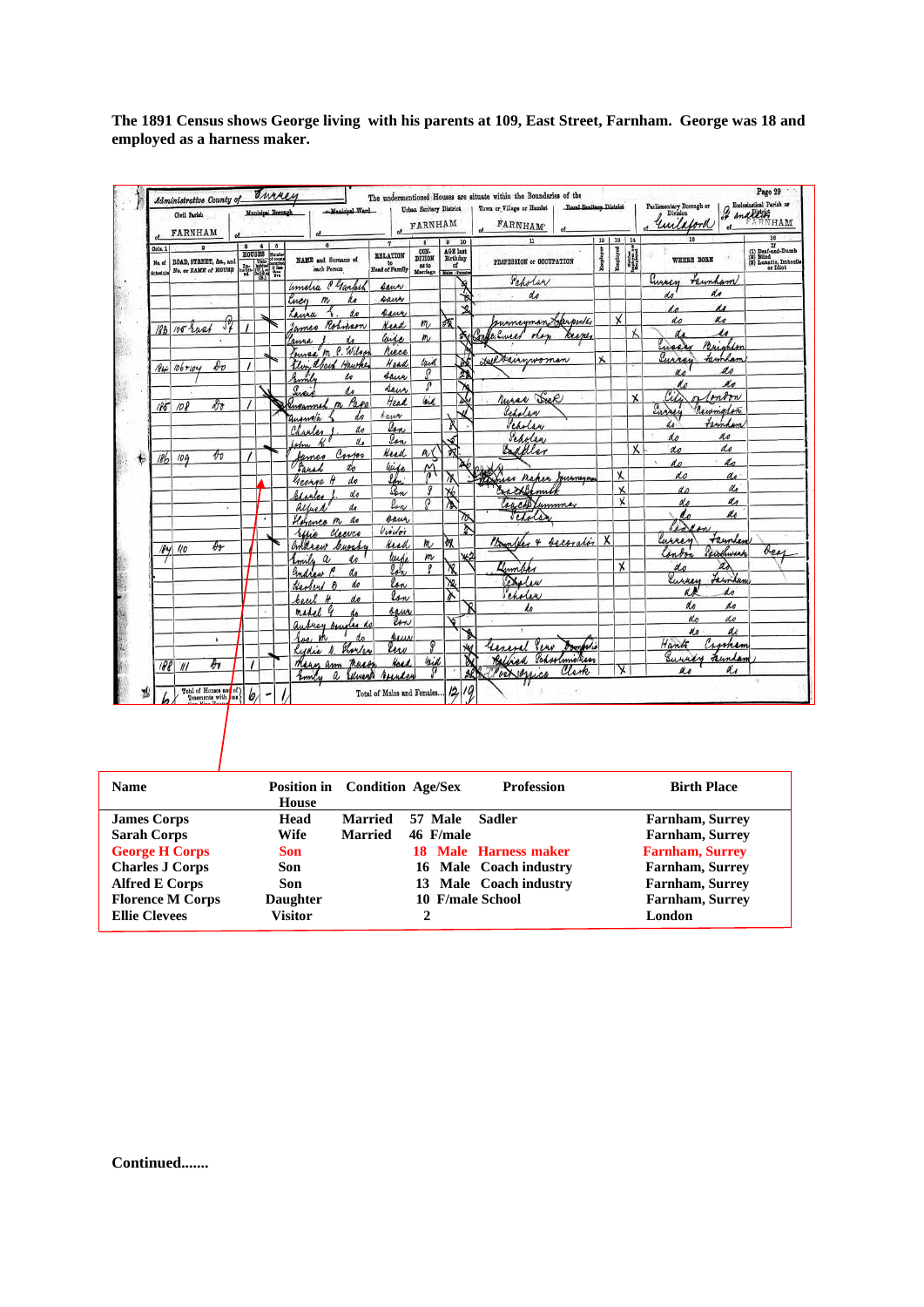## **George Henry Corps married Lucy Isobel Holderness at St Peter's Church, Hampstead in 1896.**



**The 1901 Census shows George living with his family at 14 St James Avenue, Farnham, Surrey. George was still employed as a harness maker.**

| Civil Parish<br>Ecclesiastical Parish<br>dfarmham<br>of St andrews<br>Cola |                                                |     |                            |   | d Farnham | Genuty Borough, Municipal- |                               | ۵f                                            |                      | Ward of Municipal Borough<br>or of Urban District | Rend District                                        |    |                                       | Parliamentary Berough<br>or Division<br>of Gaildford    | Page 16<br><b>Town or Village or Hamlet</b><br>of Farmham     |                            |                    |                                                                                          |
|----------------------------------------------------------------------------|------------------------------------------------|-----|----------------------------|---|-----------|----------------------------|-------------------------------|-----------------------------------------------|----------------------|---------------------------------------------------|------------------------------------------------------|----|---------------------------------------|---------------------------------------------------------|---------------------------------------------------------------|----------------------------|--------------------|------------------------------------------------------------------------------------------|
|                                                                            | ROAD, STREET, &c., and<br>No. or NAME of HOUSE | Jh. | HOUSES<br>Unislabited<br>÷ | 쯫 | Ħ         |                            | Mame and Surname of           | $\bullet$<br>EILATION<br>to Head<br>of Family | 10<br>$rac{4\pi}{x}$ | π                                                 | 羅<br>Age last<br>Birthday<br>of<br><b>Econ</b> Frace |    | 15<br><b>PROFESSION OR OCCUPATION</b> | 14<br>Employer,<br>Worker,<br>$^{\circ}$<br>Own account | 15<br>$\mathbf{r}$<br>Wasking<br>$n_{\text{max}}^{\text{at}}$ | WHERE BORN                 |                    | (I) Deaf and Dumb<br>(E) Blind<br>(B) Lenatio<br>(4) Imbedia, footherman<br>(a) Interest |
|                                                                            | $96$ $132$ parmer avec                         |     |                            |   |           | $9 - 9$                    |                               |                                               |                      |                                                   |                                                      |    |                                       | North                                                   |                                                               | somy nonla                 |                    |                                                                                          |
|                                                                            |                                                |     |                            |   |           |                            |                               |                                               |                      |                                                   |                                                      |    |                                       |                                                         |                                                               |                            |                    |                                                                                          |
|                                                                            |                                                |     |                            |   |           |                            |                               | وسهرته                                        |                      |                                                   |                                                      |    |                                       |                                                         |                                                               | $\overline{\phantom{a}}$   | u                  |                                                                                          |
|                                                                            |                                                |     |                            |   |           |                            |                               | $\epsilon$                                    |                      |                                                   |                                                      |    |                                       |                                                         |                                                               | $-42.011$                  |                    |                                                                                          |
|                                                                            |                                                |     |                            |   |           |                            |                               | dartha in fa                                  |                      | 21                                                |                                                      |    | $\frac{3n}{2}$ $\frac{3n}{2}$         |                                                         |                                                               |                            |                    |                                                                                          |
| 97                                                                         | $14-$                                          |     |                            |   |           |                            |                               | Head                                          | ъ.                   | 2d                                                |                                                      |    | and.                                  |                                                         |                                                               |                            |                    |                                                                                          |
|                                                                            |                                                |     |                            |   |           | Lucy                       |                               | wife                                          | b.                   |                                                   |                                                      |    |                                       |                                                         |                                                               |                            |                    |                                                                                          |
|                                                                            |                                                |     |                            |   |           | $-6 - 6$                   |                               | A                                             |                      | J.                                                |                                                      |    |                                       |                                                         |                                                               |                            |                    |                                                                                          |
|                                                                            |                                                |     |                            |   |           | Curry                      |                               | $\frac{1}{2}$                                 |                      | 로                                                 |                                                      |    |                                       |                                                         |                                                               | <b>MODIAL PRODUCT</b><br>ᅭ | u                  |                                                                                          |
|                                                                            | $9815 - 1$                                     |     |                            |   |           | <b>Frank</b>               |                               | $H = 0$                                       | ъ.                   | 47                                                |                                                      |    |                                       |                                                         |                                                               | Hands hewthout I am        |                    |                                                                                          |
|                                                                            |                                                |     |                            |   |           |                            |                               | Wife                                          | b.                   |                                                   |                                                      |    |                                       |                                                         |                                                               |                            |                    |                                                                                          |
|                                                                            |                                                |     |                            |   |           | $n +$                      | u                             |                                               | s                    | 20                                                |                                                      |    | to chemical                           |                                                         |                                                               | Francische                 |                    |                                                                                          |
|                                                                            |                                                |     |                            |   |           |                            | ot t                          |                                               |                      |                                                   | 14                                                   | A  |                                       |                                                         |                                                               | many tan                   |                    |                                                                                          |
|                                                                            |                                                |     |                            |   |           | $u - u$                    | de.                           | Same.<br>8 <sub>new</sub>                     |                      |                                                   |                                                      |    |                                       |                                                         |                                                               |                            |                    |                                                                                          |
| $99 -$                                                                     | $11 - 40$                                      |     |                            |   |           |                            |                               |                                               |                      |                                                   |                                                      |    |                                       |                                                         |                                                               | u                          |                    |                                                                                          |
|                                                                            |                                                |     |                            |   |           |                            | I redesired process.          | Head                                          |                      | 54                                                |                                                      |    |                                       |                                                         |                                                               | Lurrey Farne               |                    |                                                                                          |
|                                                                            |                                                |     |                            |   |           |                            |                               | $\overline{u}$                                | Jю.                  |                                                   |                                                      |    |                                       |                                                         |                                                               |                            |                    |                                                                                          |
|                                                                            |                                                |     |                            |   |           | Frederick                  |                               |                                               | $\mathcal{F}$        | 2, 9                                              |                                                      | ae |                                       | Work                                                    |                                                               | manage Far                 |                    |                                                                                          |
|                                                                            |                                                |     |                            |   |           |                            |                               | $\lambda$                                     | x.                   | 20                                                |                                                      |    |                                       | Works                                                   |                                                               |                            |                    |                                                                                          |
|                                                                            |                                                |     |                            |   |           | $1 + 6 - 1$                | u                             | 2222                                          |                      |                                                   |                                                      |    | $6 - 6$                               |                                                         |                                                               | de                         | مد                 |                                                                                          |
| $10 - 10$                                                                  | se                                             |     |                            |   |           |                            | androp C. Williams            | Mand                                          |                      | $1 - 29$                                          |                                                      | s. |                                       |                                                         |                                                               | works Chald                |                    |                                                                                          |
|                                                                            | Igo con Villa                                  |     |                            |   |           | $2 - 16$                   |                               | $w +$                                         | ъ.,                  |                                                   |                                                      |    |                                       |                                                         |                                                               |                            | $x_1, \ldots, x_n$ |                                                                                          |
|                                                                            |                                                |     |                            |   |           | Resinell                   |                               | down                                          |                      | 3                                                 |                                                      |    |                                       |                                                         |                                                               | u                          | u                  |                                                                                          |
| 101                                                                        | A <sup>C</sup>                                 |     |                            |   |           |                            |                               | Ma mi                                         |                      | H. E                                              |                                                      |    |                                       |                                                         |                                                               |                            |                    |                                                                                          |
|                                                                            | LaherCHrs                                      |     |                            |   |           | madell                     |                               | $W_{n+1}$                                     | <b>Paul</b>          |                                                   | 幺                                                    |    | Luc                                   |                                                         |                                                               | Manufa, Pho                |                    |                                                                                          |
|                                                                            |                                                |     |                            |   |           | كمقدلتنا                   | شاهد                          | <b>Server</b>                                 | s                    | $\iota$                                           |                                                      |    |                                       |                                                         |                                                               |                            |                    |                                                                                          |
|                                                                            |                                                |     |                            |   |           | <b>Links</b>               | u                             |                                               | s.                   |                                                   |                                                      |    |                                       |                                                         |                                                               |                            |                    |                                                                                          |
|                                                                            |                                                |     |                            |   |           | $3 - 1$                    | u                             | $B_{max}$                                     |                      |                                                   |                                                      |    |                                       |                                                         |                                                               | se                         | ı.                 |                                                                                          |
|                                                                            | $\overline{\phantom{0}}$                       |     |                            |   |           | Hilda, g                   |                               | $2 - 1$                                       |                      |                                                   | $\overline{10}$                                      |    |                                       |                                                         |                                                               | de                         | de                 |                                                                                          |
|                                                                            |                                                |     |                            |   |           | Hashlun W.                 | æ.                            | 200                                           |                      |                                                   |                                                      |    |                                       |                                                         |                                                               |                            |                    |                                                                                          |
|                                                                            | Total of Scientists of<br>Itomes and of Temp-  |     |                            |   |           |                            |                               |                                               |                      |                                                   |                                                      |    |                                       |                                                         |                                                               |                            |                    |                                                                                          |
|                                                                            | ments with less than<br>Five Rooms             |     |                            |   |           |                            | Total of Males and of Females |                                               |                      | 17                                                | 12                                                   |    |                                       |                                                         |                                                               |                            |                    |                                                                                          |

**Continued……………**